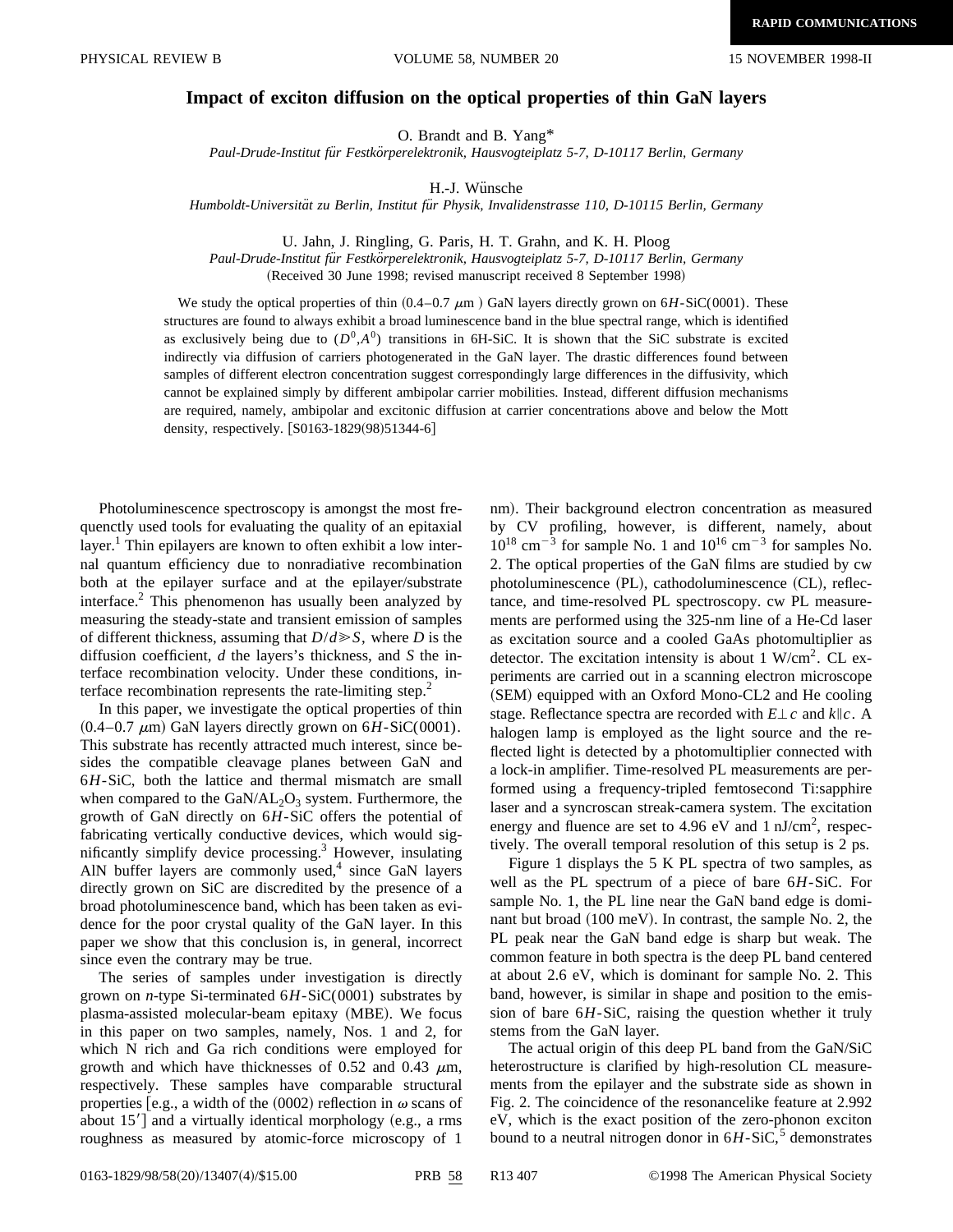

FIG. 1. PL spectra at 5 K of sample Nos. 1 (dashed line) and 2  $\alpha$  (solid line), as well as the PL spectrum of bare  $6H-SiC$  (dotted line). The arrow points to a peak at about  $3 \text{ eV}$  present in all spectra.

that the deep PL band is, in fact, due to the substrate, specifically, due to the  $(D^0, A^0)$  emission of 6*H*-SiC (note that the position and shape of this band may vary depending on dopant concentration). This finding is additionally confirmed by depth-resolved measurements using excitation energies between 4 and 20 keV (not shown here). The presence of this band should thus not be confused with the deep-level luminescence observed from GaN layers of poor quality.



FIG. 2. Logarithmic display of high-resolution CL spectra at 5 K of sample Nos.  $1(a)$  and  $2(b)$  from the front (line) and the backside (squares).

This identification raises the questions of  $(i)$  how the SiC substrate is actually excited, and (ii) why sample Nos. 1 and 2 are so different in terms of the intensity ratio between GaN- and SiC-related PL. In fact, direct excitation can be safely ruled out, since the absorption coefficient  $\alpha$  of GaN at the excitation wavelength is well above  $10^5$  cm<sup>-1</sup>, and also should be the same for both samples (both layers are connected and massive as shown by a variety of microscopic techniques probing the sample from the sub-mm to the nm scale). The same argument applies to indirect excitation via the internal GaN emission. Drift of holes to the *n*-type SiC substrate can be excluded too, since the CV measurements show the surface band bending in (the almost entirely depleted) sample No. 2 to oppose hole drift. The explanation remaining is thus diffusion. Intuitively, a low carrier concentration means a high carrier mobility and, hence, diffusivity, but this relation only holds for uncompensated material. Furthermore, the dependence of mobility on carrier concentration is, in general, too weak to explain the orders of magnitude difference between sample Nos. 1 and 2. (Note that, due to the conducting substrates, Hall measurements are not possible for our samples.)

To go further, we measure the reflectance of both samples and compare it to the respective PL spectra as shown in Fig. 3. The reflectance of sample No. 2 exhibits strong resonances from  $A/B$  and  $C$  excitons (the samples are tensilely strained such that *A* and *B* excitons are at or close to their anticrossing and cannot be spectrally resolved).<sup>6</sup> The maximum of the PL band is redshifted with respect to the *A*/*B* resonance, suggesting that the PL peak stems from donor-bound exciton  $(D^0, X)$  emission. For temperatures above 50 K, the free (*A*/*B*) exciton gradually takes over and finally dominates emission at  $300 \text{ K}$  (not shown here). In comparison to sample No. 2, both PL and reflectance of sample No. 1 are strongly blueshifted and broadened. Only a weak, if any, exciton resonance is detected which coincides with the PL maximum. In fact, this sample's background carrier concentration is at or above the Mott density for  $GaN<sub>1</sub><sup>7</sup>$  and discrete excitonic states are not expected in this regime.

Next, we examine the temperature dependence of the GaN- and SiC-related emission. Figure  $4(a)$  shows that the total radiative efficiency  $\eta_t$  (i.e., the sum of the PL intensities  $I_{\text{SiC}}$  and  $I_{\text{GaN}}$  normalized to unity) from sample No. 1 drops by two orders of magnitude when the temperature is raised from 5 to 300 K. Simultaneously, the ratio  $f_d$  $=I_{SiC}/I_{GaN}$  increases with temperature until 200 K, as shown in Fig.  $4(b)$ , and decreases slightly thereafter. In complete contrast to this behavior, the total radiative efficiency from sample No. 2 [Fig. 4(a)] decreases by only a factor of 2, whereas  $f_d$  increases linearly with temperature up to 300 K. Supposing that the internal quantum efficiencies of the SiC substrates (which were cut from the same wafer) are comparable, these results suggest that the diffusion of the recombining species is very much faster for sample No. 2 when compared to sample No. 1, such that nonradiative channels in the bulk of the epilayer are bypassed. If this hypothesis is true, the PL decay time of sample No. 2 should be dominated by a transit time with the condition  $D/d \ll S$ . Note that this situation is just the opposite to what is commonly assumed,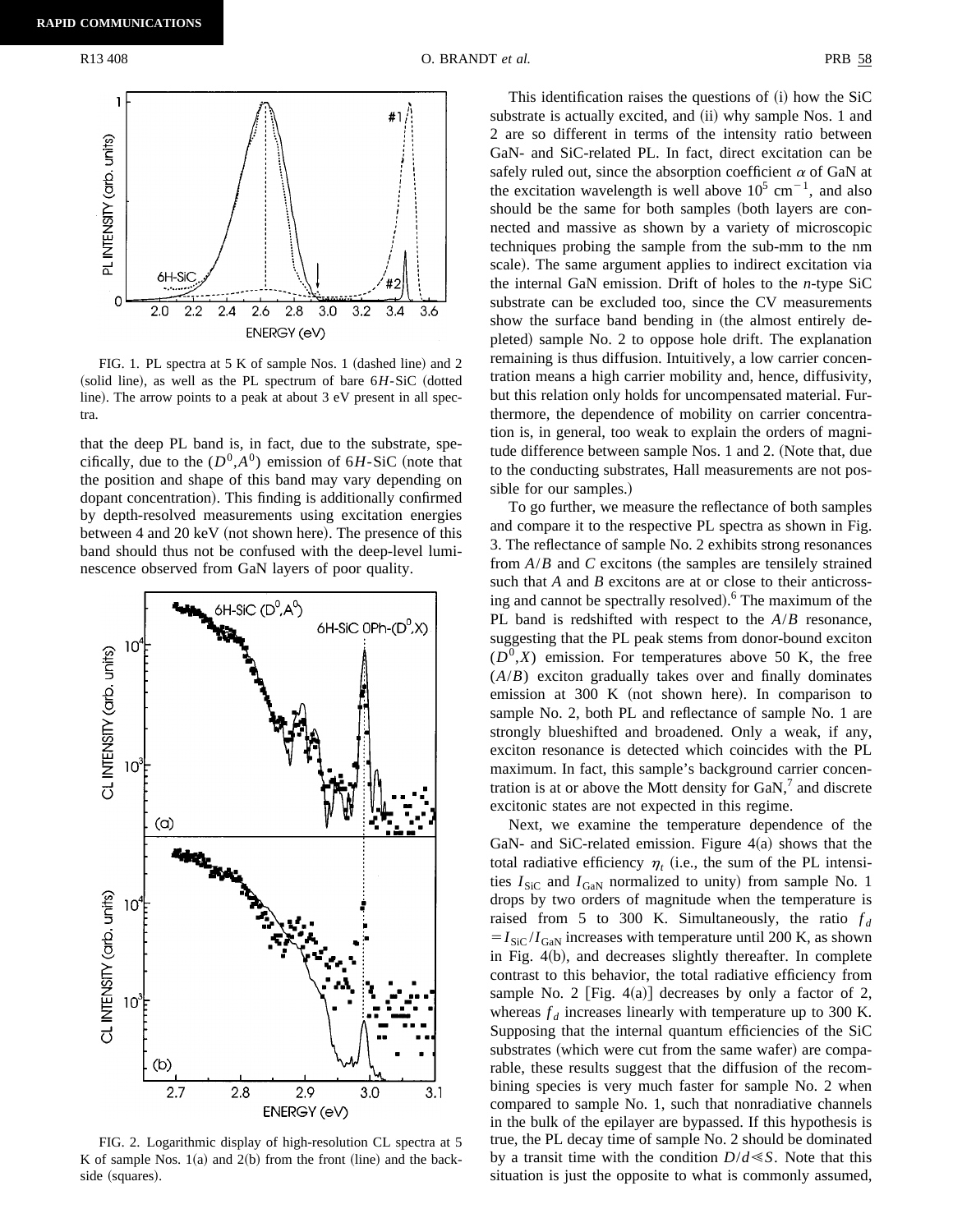

FIG. 3. Reflectance (solid squares) and PL (open squares) spectra at 5 K of sample Nos.  $1(a)$  and  $2(b)$ . The lines represent fits using a phenomenological Gaussian/Lorentzian line shape for the PL, and a two-layer transfer-matrix simulation based on an excitonic model dielectric function for the reflectance spectrum, respectively. The sharp peak at 3.447 eV in both PL spectra is due to the outgoing resonance with the free-exciton state for fourth-order Raman scattering.

namely, that interface recombination is the rate limiting step  $(D/d \ge S)$ . The diffusion-limited transit time may be defined in general as

$$
\tau_d = \tau_r \eta_{\text{SiC}} / f_d, \qquad (1)
$$

where  $\tau_r$  is the radiative lifetime for GaN, and  $\eta_{SiC}$  is the internal quantum efficiency for SiC which here is simply taken to be the value for  $I_{\text{SiC}}$  measured from the samples' backside, normalized to unity. Note that nonradiative losses in the GaN layer equally constitute a loss for the SiC substrate, and thus cancel each other in Eq.  $(1)$ .

To determine  $\tau_d$  using Eq. (1), we perform time-resolved PL measurements and evaluate  $\tau_r$  in the standard way,<sup>8</sup> i.e., by taking  $\tau_{\text{GAN}}(T) = [1/\tau_r(T) + 1/\tau_{\text{eff}}(T)]^{-1}$ , where  $\tau_{\text{eff}}$  includes all possible nonradiative contributions, and  $I_{\text{GaN}}(T)$  $= \eta_{\text{GaN}}(T)I_{\text{PL}}(0)$ , with  $\eta_{\text{GaN}}(T) = \tau_{\text{GaN}} / \tau_r$ . This procedure requires assigning a value for  $\tau_r$  at the lowest temperature (or, equivalently, a value for  $\eta_{\rm GaN}$ ). Since the emission of GaN at low temperatures is dominated by bound excitons, we somewhat arbitrarily set the radiative lifetime at 4 K to 250 ps, which is in the range of values being calculated in



FIG. 4. Temperature dependence of (a) the total radiative efficiency and (b) the intensity ratio between the emission from SiC and GaN for sample Nos. 1 (solid squares) and 2 (solid circles). The lines are a guide to the eye.

the frame Rashba's treatment.<sup>9</sup> Note that similar values apply for band-to-band transitions in degenerate layers (for bandto-band transitions in nondengenerate layers,  $\tau_r$  is strictly inversely proportional to the carrier concentration  $n$ .<sup>10</sup>

Proceeding in this way, we compare the values for  $\tau_d$  with the experimental PL decay times in Fig. 5. Sample No. 1 exhibits the ''normal'' behavior for an epitaxial layer which, at low temperatures is dominated by radiative recombination, and becomes dominated by bulk nonradiative recombination with increasing temperature. Evidently, diffusion does only slightly influence the recombination dynamics for this sample. Sample No. 2, however, clearly displays an ''anomalous'' behavior in that its decay time, which obviously is determined by a nonradiative channel, is essentially constant. The agreement of  $\tau_d$  with the PL decay time suggests that the recombination dynamics for this sample is determined exclusively by diffusion to the SiC substrate.

To check the consistency of these results, we finally perform a theoretical analysis of the coupled diffusionrecombination process. Assuming that recombination is monomolecular and can be described by a lifetime  $\tau = (1/\tau_r)$  $1/\tau_{nr}$ <sup>-1</sup>, where  $\tau_{nr}$  is the (bulk) nonradiative lifetime, the spatiotemporal evolution of the carrier/exciton density  $n(z,t)$ upon a small-signal excitation  $G(t, z) = G_0(t)e^{-\alpha z}$  is governed by the diffusion-recombination equation